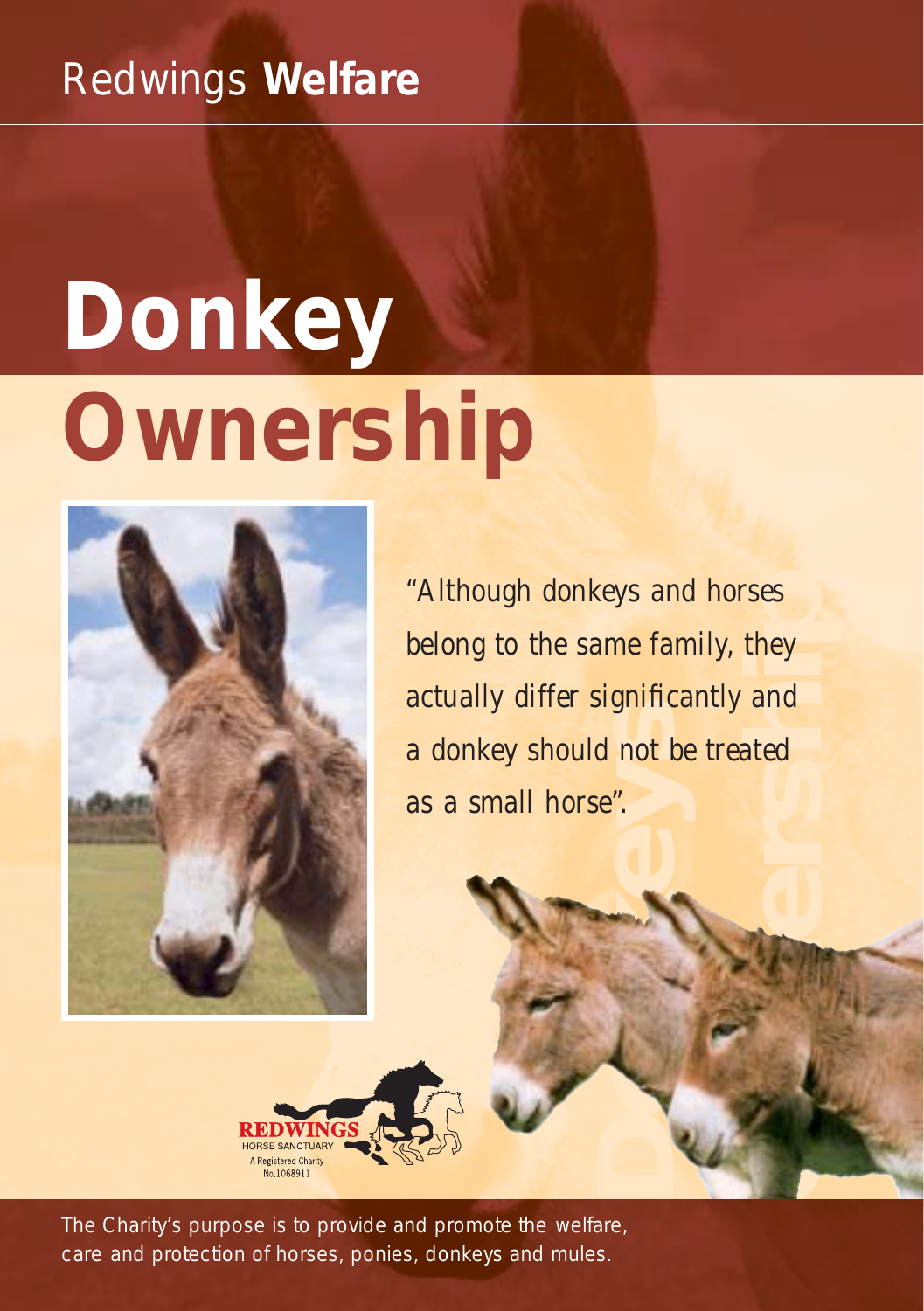# Redwings **Welfare**

The donkey is an endearing creature which is loved by both adults and children. The lure of the donkey's soulful eyes and long ears make them appealing as pets, but there is far more to the donkey than first meets the eye. Donkeys are highly intelligent creatures that need plenty of care and attention and can become grumpy, and even ill, if left unattended and lonely.

Before acquiring a donkey, all its' needs must be considered. Although donkeys and horses belong to the same family, they actually differ significantly and a donkey should not be treated as a small horse.

# **Special Considerations**

■ Donkeys come from the warm, dry climate of North East Africa. Their thick hair protects them from cold nights, but their coats are not waterproof because they do not contain the same oils as horses and ponies. This means they

cannot cope with driving rain or snow, as moisture is able to penetrate their coat and reach the skin where it will quickly drain their body heat. A well ventilated shelter or stable is therefore a necessity. The shelter should should be placed so as to protect the animals from the coldest winds. A gently sloping concrete floor will prevent the donkey from standing in mud and help drain soiled bedding. A donkey will also benefit from a waterproof rug as extra protection in the winter.

■ Donkeys are herd animals and need constant **companionship**. If possible they should always be kept in pairs as donkeys bond very strongly with their friends. A story related to us by another sanctuary tells of two donkeys that were newcomers to the rest home. On their arrival the pair stood at the top of the horse box ramp and brayed loudly. A handful of the donkeys that had been

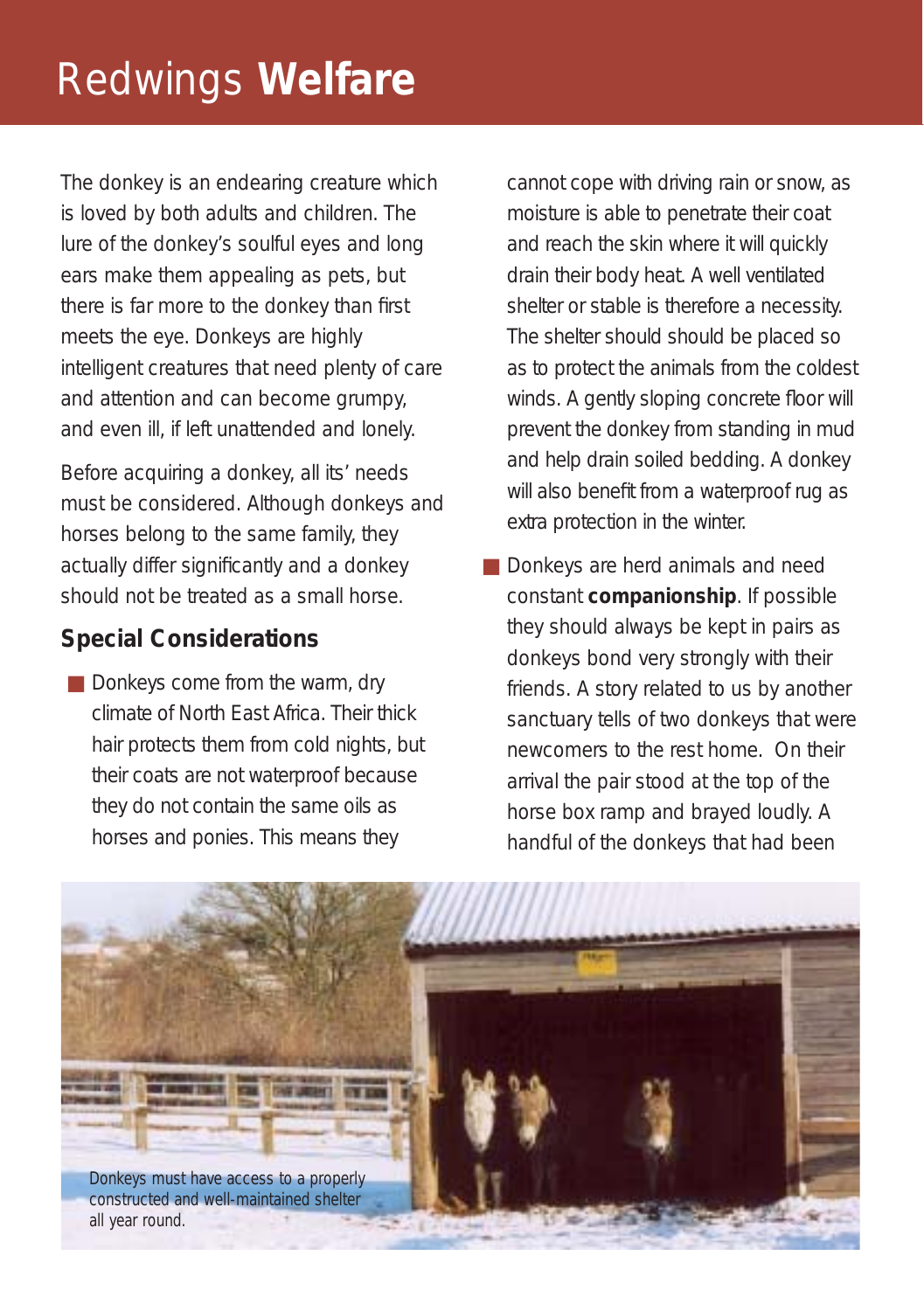homed at the sanctuary several years earlier cantered towards the gate returning their call. Upon investigation it was found that the donkeys had all worked together on Blackpool beach. Despite the passing years the donkeys remembered their long lost friends and had recognised each others' calls.

Contrary to popular belief, there is no reason why donkeys and horses or ponies cannot live happily together. In the past there was a risk that donkeys could pass **lungworm** (which they can carry without ill-effect) on to horses. However, by sticking to a proper worming routine that includes Ivermectin products being given at the appropriate time, the risks are negligible.

■ Never allow a donkey to become **fat**. It is much more difficult to put a donkey on a diet than a horse or pony once it

has become overweight. Sudden dieting is potentially fatal in donkeys as it can lead to a condition called hyperlipaemia. This mobilises fatty deposits round the body and overloads the liver and kidneys, causing organ failure. Should a donkey need to lose weight, it must be done very gradually, preferably under the guidance of a vet. It is far better to monitor and control a donkey's weight so that dieting does not become necessary in the first place.

■ Donkeys can be less expressive than horses and ponies and people often think this means they are less sensitive. In fact, donkeys are very susceptible to both physical and psychological **stress**, but symptoms can easily go overlooked until a problem has overwhelmed them. For example, often the only symptoms a donkey with colic will display is loss of appetite. Stress can be caused by

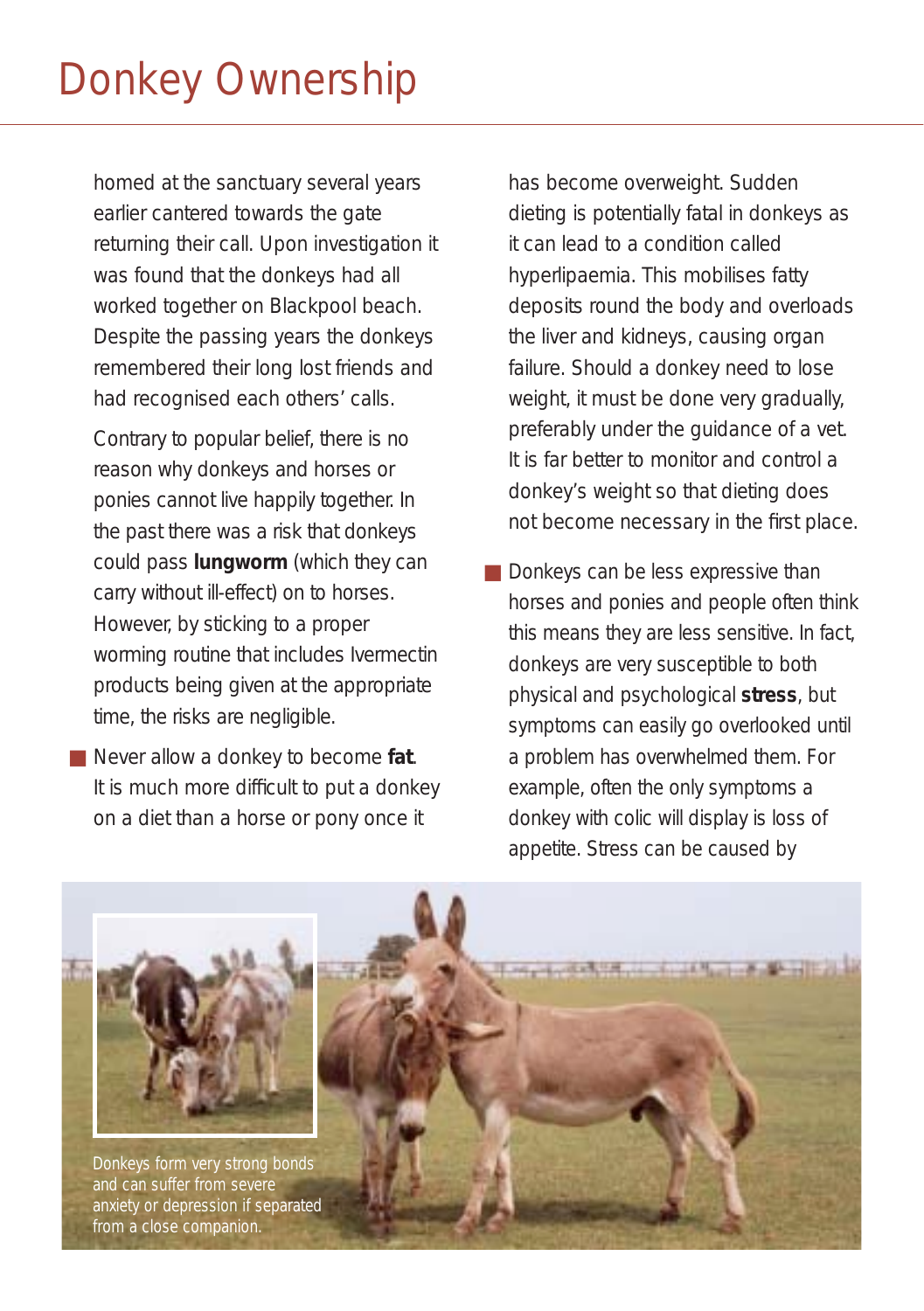separation from or loss of a companion, change of home or routine and long journeys. Anything with the potential to cause stress should be carefully thought through and changes introduced as gradually as possible with the donkey being closely monitored. If a donkey's companion dies, the body should be left with the surviving donkey for at least an hour. Not all equines will approach a body, but many do and to have the opportunity is important.

■ Gates should always be fastened securely as donkeys are naturally **inquisitive** animals and will wander off at the slightest opportunity. Post and rail fencing is always recommended as donkeys are also excellent escape artists and can squeeze through the smallest of gaps.

# **Standard Requirements**

Remember that the special needs outlined here have to be taken into account in addition to the basic equine requirements. Anyone thinking of taking on a donkey must also be prepared to provide:

- At least half an acre of securely fenced, suitable paddock per donkey.
- A balanced diet based on grazing, with supplementary forage in the winter.
- A constant supply of fresh water.
- A regular program of de-worming to control internal parasites.
- Routine visits from a farrier to trim the hooves and fit shoes if necessary.
- Vaccinations to protect the donkey against equine influenza and tetanus.
- Veterinary care whenever needed.
- Plenty of attention, including grooming, health checks and mental stimulation.

*Donkeys feet are a noticeably different shape from those of horses and ponies. They will need regular trimming from an experienced farrier.*



Remember too that donkeys have the greatest longevity of all the equines and can sometimes live for over 50 years! Despite their small stature, they are also extremely strong, can be wilful and have the potential to cause injury by kicking and biting. As with any equine, they should always be handled with patience, care and respect.

## **Mules**

As a cross between a donkey and a horse, a mule can inherit characteristics from either parent. They will probably have some of the special characteristics of both types of equine and their individual requirements should be carefully assessed in order to make sure all their needs are met.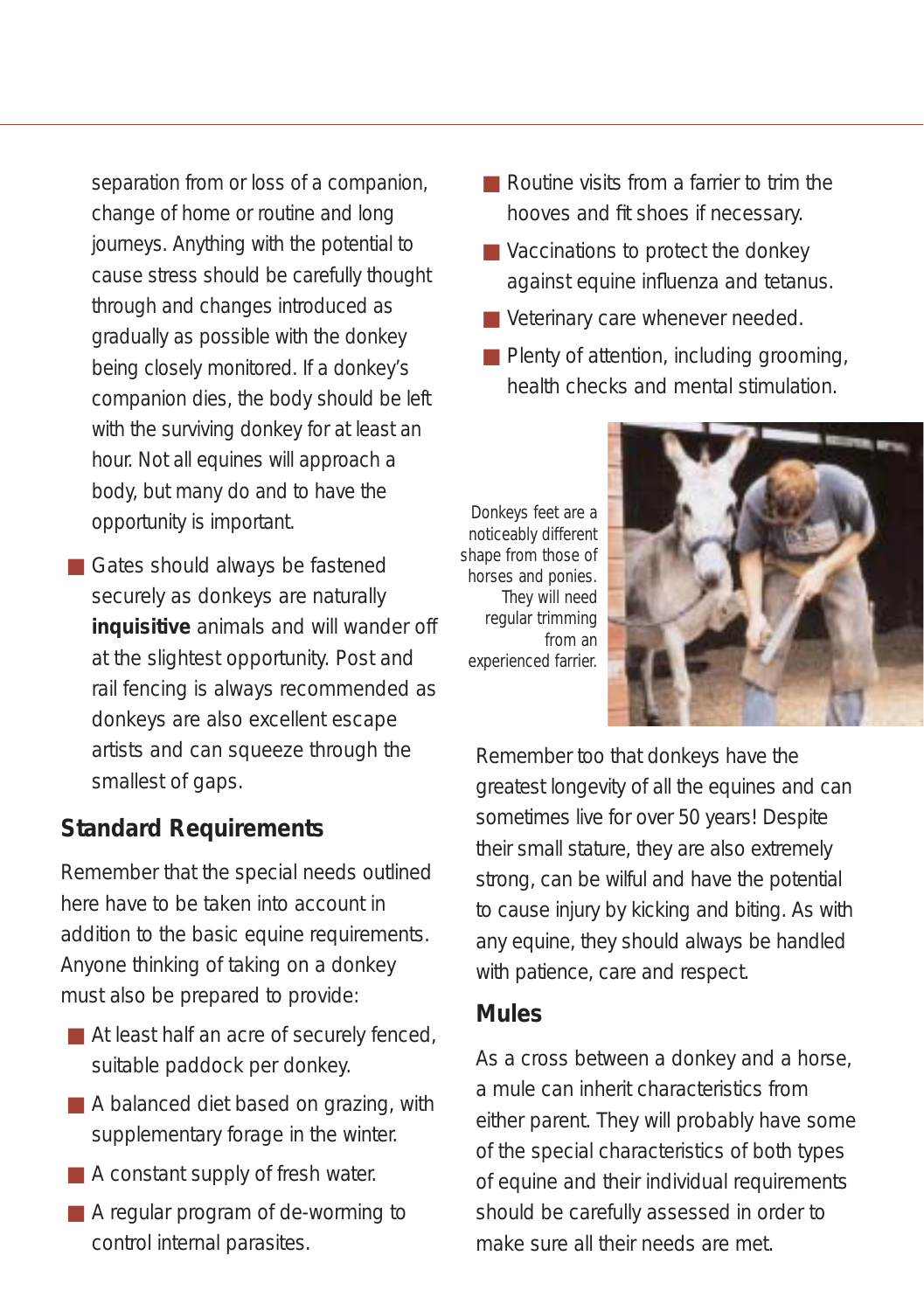# Redwings **Welfare Contacts**

The following are useful sources of further information:

# **The Donkey Sanctuary**

Slade House Farm Salcombe Regis Sidmouth Devon EX10 0NU 01395 578222 www.thedonkeysanctuary.org.uk

#### **'The Handbook of the Donkey'** by Dr Elisabeth Svendsen (Available from The Donkey Sanctuary)

## **Donkey Breed Society**

The Hermitage Pootings Edenbridge Kent TN18 6SD www.donkeybreedsociety.co.uk

## **The British Mule Society**

www.britishmulesociety.org.uk

## **British Equine Veterinary Association**

Wakefield House 46 High Street **Sawston** Cambridge CB2 4BG 01223 836970 www.beva.org.uk

## **Redwings Horse Sanctuary**

Hapton Norwich NR15 1SP Horse Care and Welfare 01508 481008 General Enquiries 01508 481000 www.redwings.co.uk